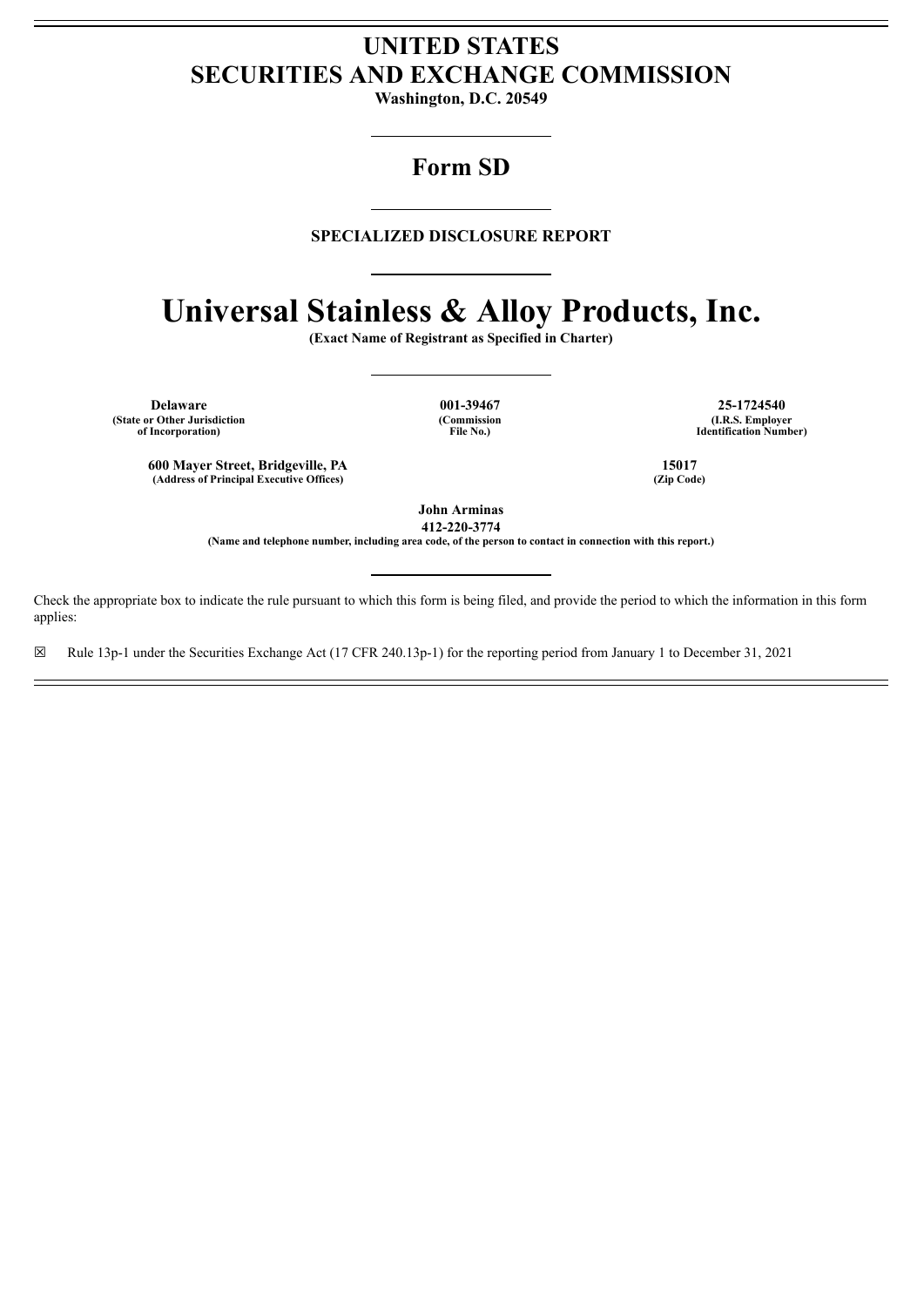#### **Section 1 – Conflict Mineral Disclosure**

#### **Item 1.01 Conflict Mineral Disclosure and Report**

This Conflict Mineral Disclosure for the year ended December 31, 2021, is presented to comply with Rule 13p-1 (the Rule) under the Securities Exchange Act of 1934 (the Exchange Act). The Rule was adopted by the Securities and Exchange Commission (SEC) to implement reporting and disclosure requirements related to conflict minerals as directed by the Dodd-Frank Wall Street Reform and Consumer Protection Act of 2010 (the Dodd-Frank Act). These reporting obligations are imposed on SEC registrants whose manufactured products contain conflict minerals which are necessary to the functionality or production of their products. Conflict Minerals are defined in Section 1502(e)(4) of the Dodd-Frank Act as (A) colum-bite-tantalite, also known as coltan (the metal ore from which tantalum is extracted); cassiterite (the metal ore from which tin is extracted); gold; wolframite (the metal ore from which tungsten is extracted); or their derivatives; or (B) any other mineral or its derivatives determined by the Secretary of State to be financing conflict in the Democratic Republic of the Congo or an ad-joining country ("Covered Countries").

It is the policy of Universal Stainless & Alloy Products, Inc. (USAP) to utilize minerals in the products it manufactures that are conflict-free. Section  $13(p)(1)(D)$  of the Exchange Act defines "conflict-free" as products that do not contain conflict minerals that directly or indirectly benefit armed groups in the Covered Countries. USAP does not use tantalum, tin or gold in its products. The only relevant conflict mineral USAP may utilize in its products is tungsten. The tungsten used by USAP in the products it manufactures is exclusively supplied by recycled or scrap sources (*i.e*., conflictfree). USAP represents that it has obtained certification that each supplier, scrap or otherwise, supplies only "conflict-free" tungsten.

#### **Reasonable Country of Origin Inquiry**

Based on a "good faith" Reasonable Country of Origin Inquiry, USAP reasonably believes that any tungsten used in its products did not originate from Covered Countries; or alternatively, came from a recycled or scrap source. This determination is equally applicable to the activities of each USAP subsidiary.

A Reasonable Country of Origin Inquiry can differ among issuers based on the issuer's size, products, relationships with suppliers, or other factors. The steps necessary to constitute a Reasonable Country of Origin Inquiry depend on the available infrastructure at a given time, must be reasonably designed to determine whether the conflict minerals did originate in Covered Countries, or did they come from recycled or scrap sources, and it must be performed in good faith. In order to satisfy its Reasonable Country of Origin Inquiry, USAP sent out an inquiry to each tungsten supplier and received written confirmation directly from each that the tungsten provided to USAP did not originate in the Covered Countries; or alternatively, came from a recycled or scrap source. Most, if not all, of these suppliers have a long standing relationship with USAP and USAP has no reason to believe that these representations are not reliable or true.

Based on the foregoing Reasonable Country of Origin Inquiry, USAP is not required to exercise due diligence on its conflict minerals' source or chain of custody or file a Conflict Mineral Report ("CMR") with respect to such conflict minerals. USAP's only obligation is to briefly describe both the Reasonable Country of Origin Inquiry it undertook and the corresponding results as set forth hereinabove.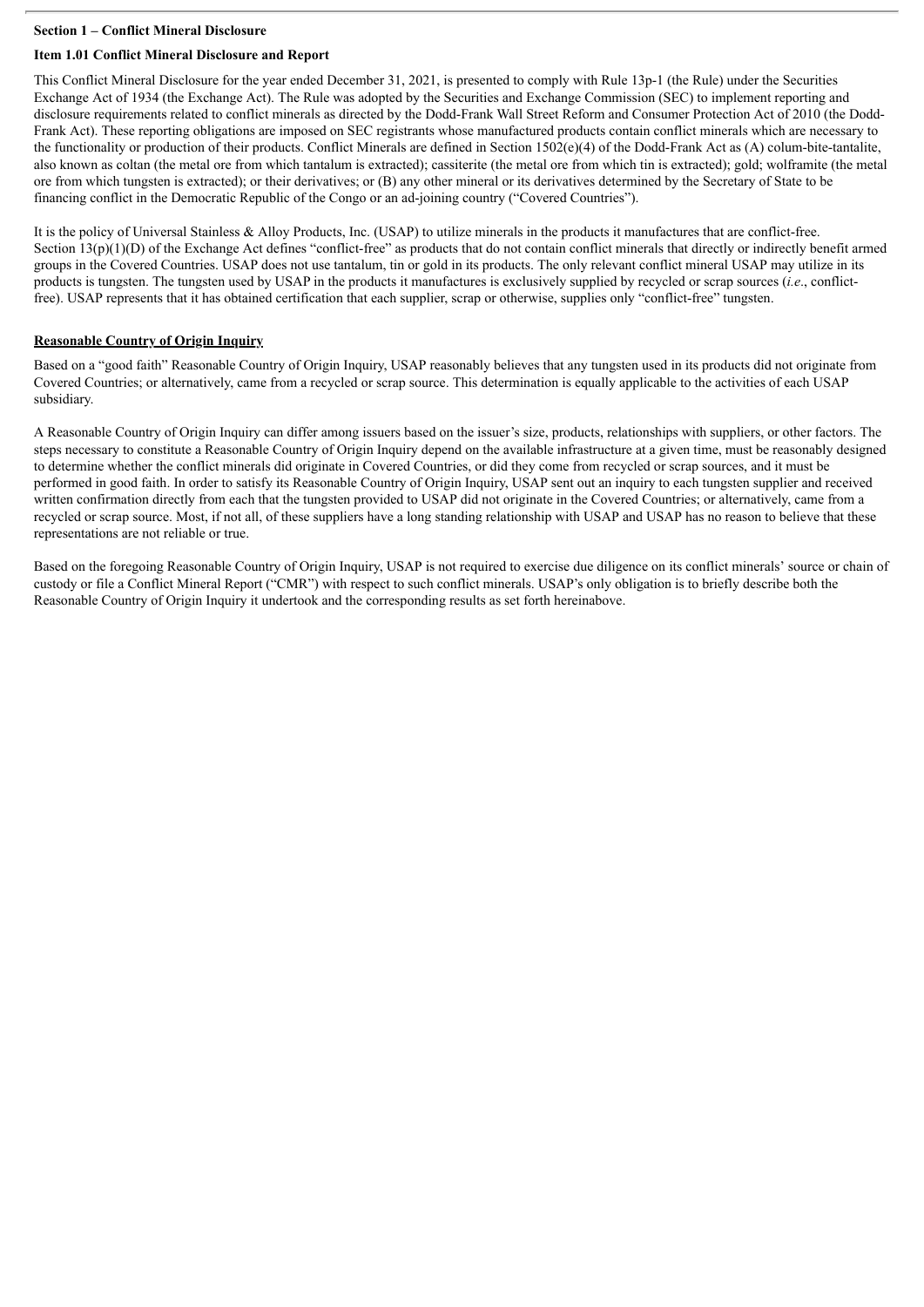#### **USAP Conflict Mineral Policy**

The United States Congress adopted Section 1502 of the U.S. Dodd-Frank Wall Street Reform and Consumer Protection Act ("Dodd-Frank Act") that requires new disclosure and reporting obligations by public companies related to their sources of gold, tin, tantalum and tungsten ("Conflict Minerals") that originate from the Democratic Republic of Congo or adjoining countries ("Covered Countries"). The exploitation and trade of Conflict Minerals by armed groups is helping to finance the violent conflict that exists in the Democratic Republic of Congo. It is the intent of Congress to further the humanitarian goal of ending this conflict. In August 2012, the Securities and Exchange Commission adopted the final rules implementing the new disclosure and reporting obligations of Section 1502 of the Dodd-Frank Act by publicly traded companies.

Universal Stainless & Alloy Products ("USAP") is committed to utilizing only minerals that do not contain Conflict Minerals that directly or indirectly benefit armed groups in the Covered Countries ("Conflict-Free") in its products. USAP does not currently use tin, tantalum or gold in the production of any of its products. Some USAP products may contain or utilize tungsten in the production process. The tungsten that it uses in its alloys is sourced from the post-industrial or post-consumer scrap that it melts as part of the melting operation to produce new products. USAP has obtained or is in the process of obtaining certification that its suppliers provide only Conflict-Free minerals. If USAP discovers that a supplier may not provide Conflict-Free minerals, USAP will take the appropriate action to transition to a Conflict-Free source in order to comply with the intent of this policy.

#### **Conflict Minerals Disclosure**

A copy of this Special Disclosure Report on Form SD, including the disclosures set forth above, is publicly available at www.univstainless.com.